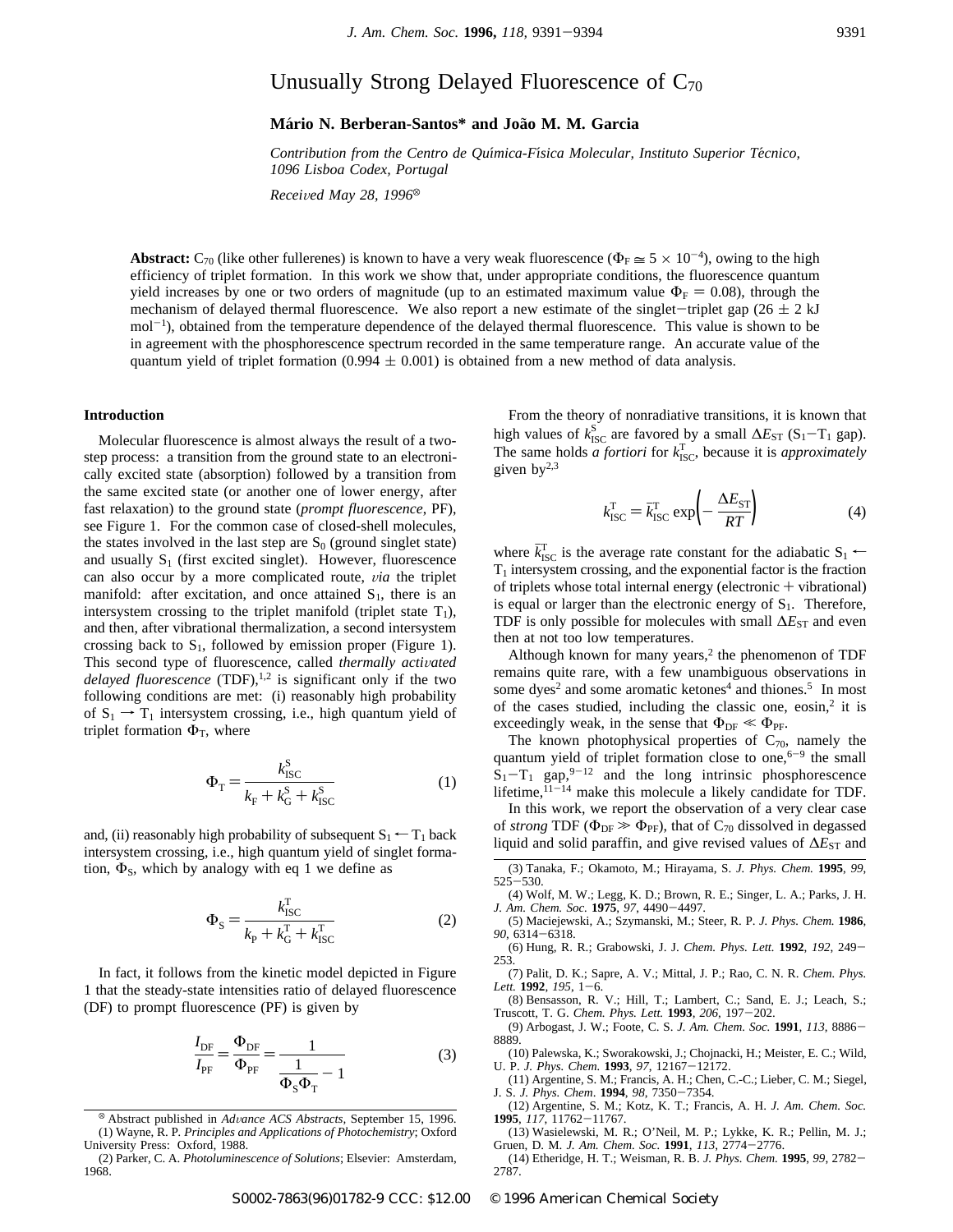

**Figure 1.** Simplified diagram of the electronic states and kinetic elementary steps after photon absorption. As usual, the radiative processes  $(S_1 \leftarrow S_1)$  $S_0$  absorption,  $S_1 \rightarrow S_0$  fluorescence, and  $T_1 \rightarrow S_0$  phosphorescence) are represented by straight lines, while the nonradiative processes ( $S_1 \rightarrow S_0$ internal conversion,  $S_1 \rightarrow T_1$  intersystem crossing,  $S_1 \leftarrow T_1$  intersystem crossing, and  $T_1 \rightarrow S_0$  intersystem crossing) are represented by wavy lines. It should be remarked that, owing to the high number of  $\pi$ -electrons (70) of C<sub>70</sub>, and thus to its high density of electronically excited states, it is possible that one or more higher triplets ( $T_2$ , etc.) also lie below  $S_1$ , thus participating, as intermediates, in the intersystem crossing process. Definite conclusions cannot be drawn, however, because detailed experimental assignments and calculations of the electronic excited states of  $C_{70}$  are lacking.<sup>19</sup> In fluid and nondegassed solutions, collisional quenching of T<sub>1</sub> by dissolved oxygen makes  $k_G^T \gg k_{\text{ISC}}^T$  and TDF is not observed.

of  $\Phi_T$ , the last one obtained from a new kinetic analysis. The recorded phosphorescence spectrum supports the Δ*E*<sub>ST</sub> obtained from the kinetic analysis.

#### **Experimental Section**

Materials. C<sub>70</sub> (>99%) was purchased from Stefan Kaesdorf (Munich). Liquid paraffin was from Merck (spectroscopic grade). Purity of both materials was checked by UV-vis and luminescence spectroscopies. Taking advantage of the high boiling point ( $>$ 300 °C) of liquid paraffin, solutions of  $C_{70}$  were degassed at room temperature with a turbomolecular pump, under vigorous stirring (final pressure: ca.  $3 \times 10^{-8}$  atm), and the respective cells sealed afterwards.

**Instruments.** Luminescence spectra were obtained in a Spex Fluorolog F112A fluorimeter, equipped with a specially adapted Aminco rotating can phosphorescence head (used for delayed spectra and for the determination of lifetimes, $2$  in the last case coupled to a photodiode and an oscilloscope). Excitation wavelength was usually 470 nm, and an LG530 cutoff filter was used in the emission. Emission spectra were not corrected for the spectral response of the optics and photomultiplier. Viscosity was measured by the falling-ball method with an Haake viscosimeter. Temperature was controlled to within  $\pm 0.5$  °C.

#### **Results and Discussion**

**Analysis of Delayed Thermal Fluorescence Kinetics.** The standard method of analysis of the delayed thermal fluorescence problem, due to Parker,<sup>2</sup> is to measure the steady-state delayed fluorescence (DF) and the steady-state phosphorescence (P) intensities, as a function of temperature, and then to determine  $ΔE<sub>ST</sub>$  from a plot of ln(I<sub>DF</sub>/I<sub>P</sub>) vs 1/*T*. Indeed, one obtains from the kinetic scheme of Figure 1,

$$
\frac{I_{\rm DF}}{I_{\rm P}} \propto \frac{\Phi_{\rm F} \Phi_{\rm S}}{\Phi_{\rm P}} = \frac{\Phi_{\rm F} \bar{k}_{\rm ISC}^{\rm T}}{k_{\rm P}} \exp\left(-\frac{\Delta E_{\rm ST}}{RT}\right) \tag{5}
$$

where  $\Phi_F$  is the quantum yield of fluorescence and  $\Phi_P$  is the quantum yield of phosphorescence, and the plot is linear if, as in most cases, neither  $\Phi_F$  nor  $k_P$  is significantly temperature dependent.

An alternative approach is however possible, and ∆*E*<sub>ST</sub> can in principle be obtained from the temperature dependence of the ratio *I*<sub>DF</sub>/*I*<sub>PF</sub>, because eq 3 can be rewritten as,

$$
\ln\left[\frac{I_{\rm PF}}{I_{\rm DF}} - \left(\frac{1}{\Phi_{\rm T}} - 1\right)\right] = \ln\left(\frac{k_{\rm P} + k_{\rm G}^{\rm T}}{\bar{k}_{\rm ISC}^{\rm T}}\right) + \frac{\Delta E_{\rm ST}}{RT} \tag{6}
$$

Provided ( $k_P + k_G^T$ ), often dominated by  $k_G^T$ , is essentially temperature independent, a plot of the left-hand side vs 1/*T* should be linear. However, the correct value of  $\Phi_T$  (also assumed temperature independent) is required for a linear leastsquares fit. In effect, the shape of the plot is a very sensitive function of  $\Phi_T$ , not being, in general, a straight line. Continuous variation of this parameter in the search for maximum linearity yields its best value and, simultaneously,  $\Delta E_{ST}$ . The final outcome is of course equivalent to that of a nonlinear fit to the two parameters, but the outlined approach is simpler and clearly demonstrates the extreme sensitivity to  $\Phi_T$  in the high temperature domain. The method based on eq 6 yields therefore ∆*E*<sub>ST</sub> and  $\Phi_{\text{T}}$ , and, with lesser accuracy,  $\bar{k}_{\text{ISC}}^{\text{T}}$ . Furthermore, as will be shown, the  $\Phi_T$  recovered in this way may be of high precision.

**C70 Delayed Fluorescence: Singlet**-**Triplet Energy Gap.** We now describe the application of both methods to  $C_{70}$ dissolved in liquid paraffin, a mixture of long-chain alkanes of high viscosity (120 cP at 20 °C, 32 cP at 45 °C, and 14 cP at 66 °C). Firstly, the assumed temperature independence of certain parameters was checked by the following: (i) the measurement of the fluorescence quantum yield of nondegassed solutions (where, owing to quenching of the triplet by molecular oxygen, delayed fluorescence is negligible)-it was temperature independent (spectra were taken at 77 K, 298 K and 343 K), in agreement with a non-thermally activated dominant decay channel  $(S_1 \rightarrow T_1$  intersystem crossing); and (ii) the measurement of the phosphorescence lifetime  $\tau_P$  at two very different temperatures  $-46 \pm 3$  ms at 77 K (in agreement with ref 13), and  $36 \pm 4$  ms (measured at 656 nm) at 298 K. Using the kinetic scheme of Figure 1, it can be shown that the phosphorescence lifetime is given by,15

$$
\frac{1}{\tau_{\rm p}} = k_{\rm p} + k_{\rm G}^{\rm T} + (1 - \Phi_{\rm T})k_{\rm ISC}^{\rm T}
$$
 (7)

From the weak temperature dependence observed it follows that

<sup>(15)</sup> Jovin, T. M.; Bartholdi, M.; Vaz, W. L. C.; Austin, R. H. *Ann. N.Y. Acad. Sci.* **1981**, *366*, 176-196.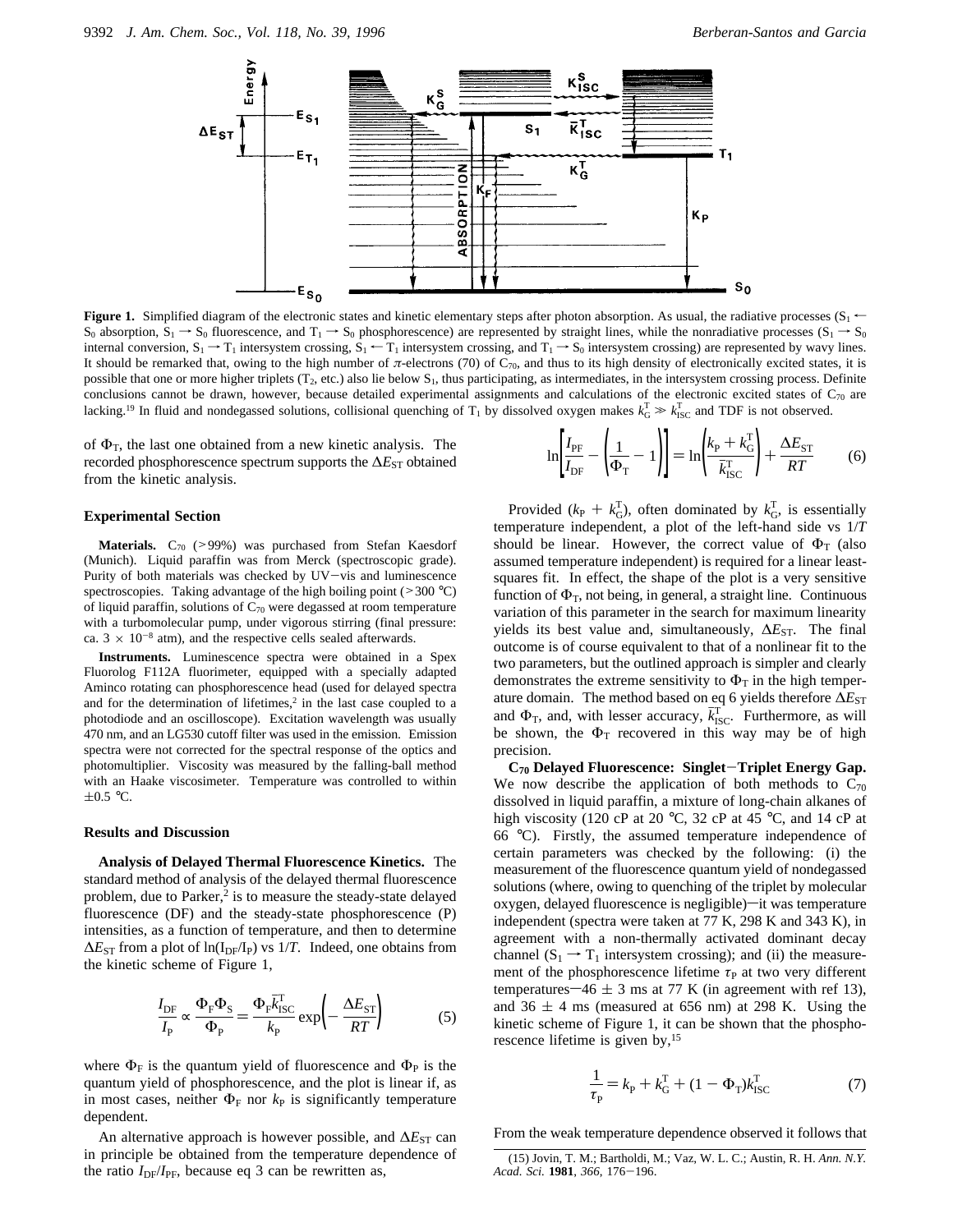

**Figure 2.** Luminescence spectrum of  $C_{70}$  dissolved in paraffin, at  $-30$ °C.  $[C_{70}] = 2.5 \times 10^{-5}$  M. Excitation and emission slits were 18 and 2 nm, respectively. The fluorescence spans the range 630-750 nm. The fluorescence band at 642 nm appears to be a hot band. The phosphorescence begins at ca. 750 nm, and extends further to the infrared (not shown). Peak wavelengths have an estimated accuracy of  $\pm 1$  nm.



**Figure 3.** Log plot of the intensity ratio of delayed fluorescence to phosphorescence vs  $1/T$ , from  $-59$  to 5 °C. Emission wavelengths were 688 (delayed fluorescence) and 832 nm (phosphorescence).  $[C_{70}]$  =  $1.1 \times 10^{-5}$  M.

 $(k_P + k_G^T)$ , dominated by  $k_G^T$ , <sup>13</sup> is approximately constant for the experimental conditions used.

Secondly, the possibility that the delayed fluorescence is due to triplet-triplet  $(T-T)$  annihilation is ruled out by a number of facts: (i) independence on light intensity (checked by use of neutral density filters in the excitation), and (ii) absence of expected concentration effect. The only concentration effect found in the liquid state was ground state quenching,<sup>14</sup> favored by high temperature and low viscosity, but even this was negligible for the concentrations used in the studies above room temperature ( $1-2 \times 10^{-6}$  M). As regards the low-temperature studies, no concentration effect was found in the solid solutions (up to  $5 \times 10^{-5}$  M). In this last case, T-T annihilation could only take place in conjunction with solute aggregation, and a concentration effect would thus be expected. In support of the lack of concentration effect is the relatively high room temperature solubility of  $C_{70}$  in liquid paraffin (>10<sup>-4</sup> M).

The luminescence spectrum of  $C_{70}$  in paraffin is shown in Figure 2. It consists of a high energy system, fluorescence (630-750 nm), and a low energy system, phosphorescence ( $>750$  nm). A Parker plot (i.e.,  $\ln(I_{DF}/I_{P})$  vs  $1/T$ ) of  $10^{-5}$  M degassed solutions of  $C_{70}$ , from -59 to 5 °C, gives a straight line, Figure 3, from whose slope one obtains  $\Delta E_{ST} = 26 \pm 1$ kJ/mol. On the other hand, for degassed solutions and temperatures above  $-20$  °C, DF is much stronger than PF (Figure 4; at the highest recorded temperature, 70 °C, it is 50 times



**Figure 4.** Low-resolution fluorescence spectra of a  $1.4 \times 10^{-6}$  M solution of  $C_{70}$  in liquid paraffin. Degassed solution at 23, 50, and 70 °C. The intensity of the nondegassed solution is independent of temperature, and is entirely due to prompt fluorescence. The rise with temperature observed in the degassed solutions results from the increasing contribution of delayed fluorescence to the total intensity. Emission slits were 9 nm.



**Figure 5.** Fit of  $I_{PF}/I_{DF}$  vs  $1/T$ , according to eq 6, for temperatures from -20 to 70 °C. The effect of  $\Phi_T$  on the linearity is clear:  $\Phi_T$  $=1.000$  (O), 0.994 (best value,•), 0.990 ( $\Delta$ ), and 0.980 ( $\Box$ ). Excitation and emission slits were 18 and 9 nm, respectively.

stronger). Using the second method described above, for  $1-2$  $\times$  10<sup>-6</sup> M solutions and for temperatures from -20 to 70 °C, Figure 5, one obtains a singlet-triplet gap of  $25 \pm 1$  kJ/mol, in good agreement with the value recovered from the Parker plot. From the accepted spectroscopic assignment of 652 nm as the  $0-0$  band of the fluorescence,<sup>12,16</sup> the determined range of values of ∆*E*ST (24-27 kJ/mol) places the 0-0 band of the phosphorescence in the range 750-765 nm.

**C70 Phosphorescence Spectrum.** The phosphorescence spectrum recorded at  $-85$  °C (Figure 6), where delayed fluorescence is negligible, has indeed its onset at ca. 750 nm. Exactly the same spectrum is obtained by subtracting the (prompt fluorescence) spectrum of a nondegassed solution at 25 °C from the total luminescence spectrum shown in Figure 2. This shows that the phosphorescence spectrum is constant from at least  $-30$  °C down to  $-85$  °C. Careful examination of the room temperature luminescence spectrum of a degassed solution (dominated by delayed fluorescence) shows again a